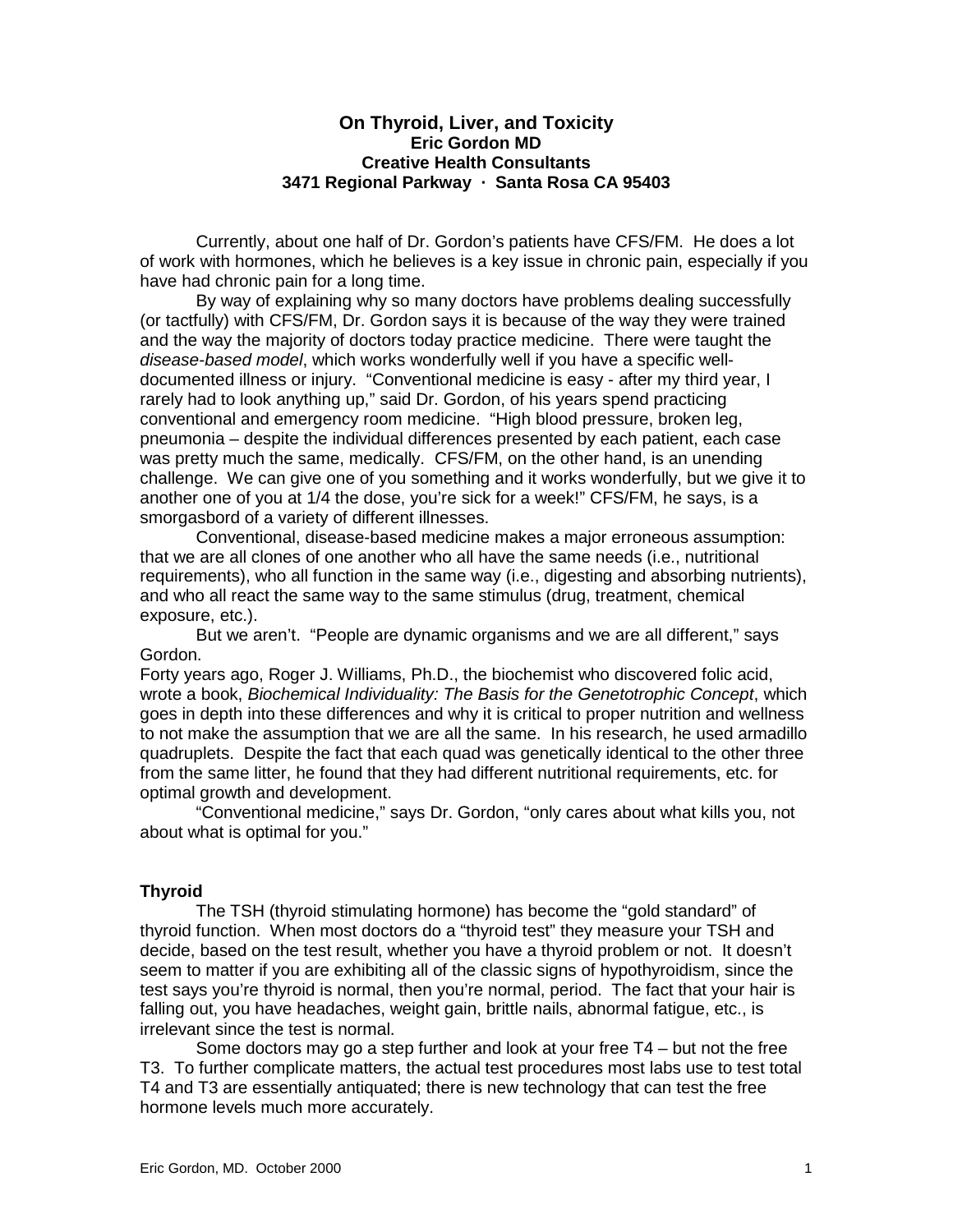In addition, without also testing the free T3, the doctor has no way of knowing if your body is properly converting the T4 it makes into T3. Just because the TSH level is normal doesn't mean it is present in your system in sufficient amounts, and just because your free T4 level is good doesn't mean your body is converting it like it should. "If you are exhibiting signs of low thyroid, your free T3 will be low despite your TSH being 'normal'," says Dr. Gordon. "The TSH only shows what is going on in your hypothalmus, not in your liver or elsewhere in your body."

Treating thyroid deficiency isn't always as easy as it seems when looking at disease-model medicine. In most people, their bodies convert the T4 they take into T3 just fine. For the others, we may need to give them T4 *and* T3, or just T3, to see if we can fix the problem in the liver that is preventing their body from being able to do the conversion of endogenous T4 into T3.

Brian Wilson, MD, of the eponymous Wilson's Syndrome (not to be confused with Wilson's disease), says that in times of stress, our bodies make *reverse T3*. In a healthy, properly functioning body, once the stressor ends, the body stops making the reverse T3 and normal T4 conversion to T3 continues. If the body continues making reverse T3, however, symptoms of low thyroid set in, such as low body temperatures, etc.

# **Dr. Gordon's observation on conventional medicine:**

"The body is very complex; doctors don't want it to be. The disease model we were taught does not allow for complexity, for biochemical individuality.

"To further hamper creating medicine, in the past 30 years, especially the last 10 years, the accountant-model has taken over. In a double blind placebo study, if a small percentage of the test group shows enormous improvement, the statistician/accountant model throws the result out as 'chance" instead of looking to see why it works. They dismiss what they see as aberrant or "coincidental" results, instead of addressing that group of subjects to find out why they responded in that way."

# **Liver Tests / Great Smokies Laboratory**

The Great Smokies Laboratory was started by a naturopath and a pathologist who were working with doctors in New York on testing and treatment for parasites. They started working with Jeffrey Bland, MD, the former directory of Linus Pauling's lab, in looking at how the liver works.

When you go to the doctor and they order liver function tests (LFT, which are also part of some standardized chemistry panels, such as the Chem 20), they test the ALT (alanine aminotransferase) and AST (aspartate transaminase), formerly called SGOT. While these tests are effective when the liver cells are dying or when a disease process, such as hepatitis, is present, they are unable to test the liver's detoxification ability.

Detoxification has been a sort of dirty word in the medical profession, where the idea that toxins (other than acute poisoning) affect the body – its organs, glands, and ability to function – has been dismissed as a sort of old wives tale or old-fashioned. The idea that the gut and its ability to function, or not function, may have something to do with how you feel has been dismissed in disease-based medicine if the cluster of reported symptoms don't match an existing disease model. The disease-based model ignores the fact that all chemicals that enter the body – through the mouth, respiratory tract, and skin – have to be rendered inert by the liver. In addition, the liver has to deal with all of the hormones produced by our bodies. If the liver is impaired in any of this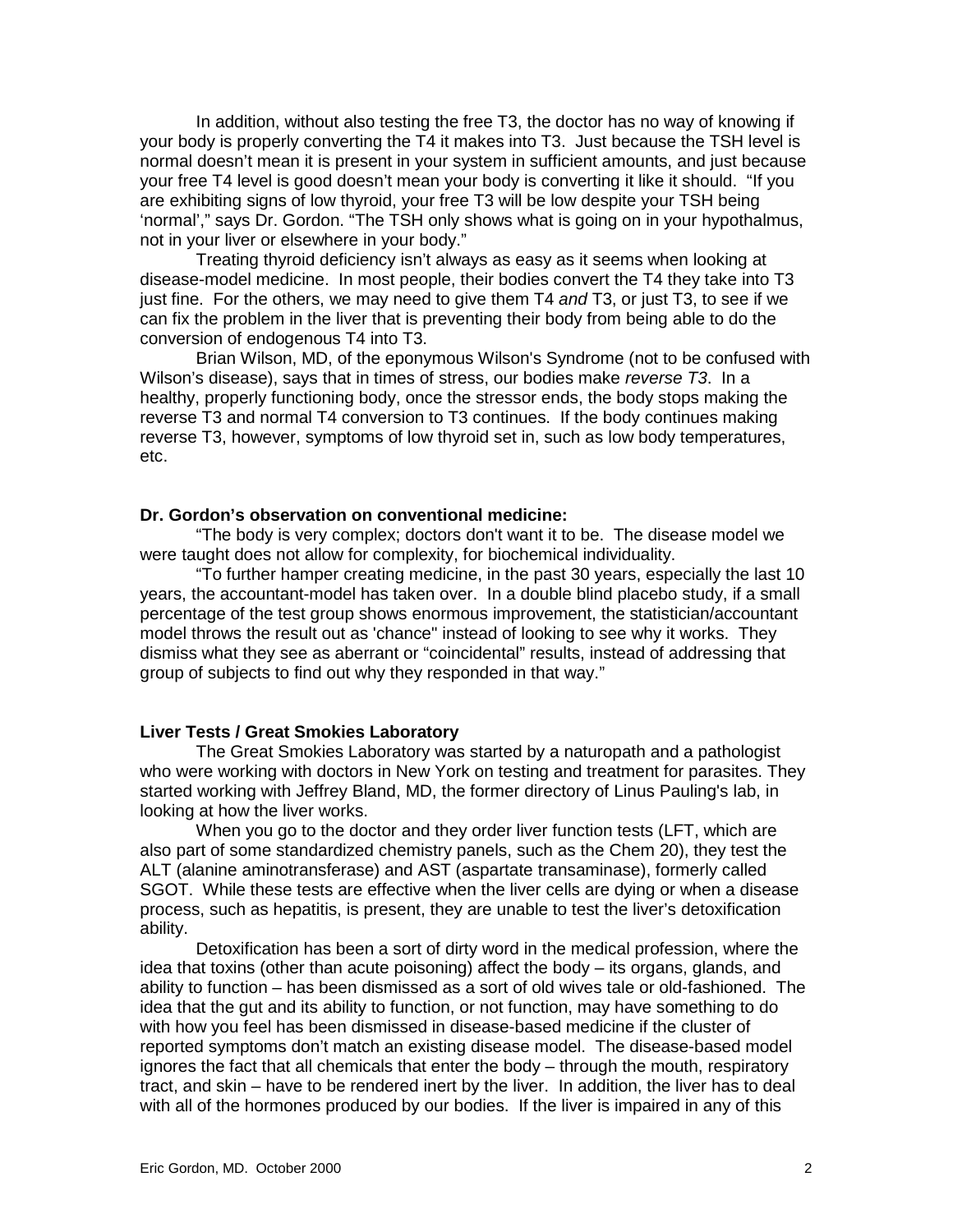detoxification pathways, it cannot detoxify everything to bloodstream carries to it. If the liver is overwhelmed by environmental estrogen, for example, it is going to be unable to adequately deal with the estrogen made by the body, and anything else that uses the same pathways.

On the other hand, alternative or complementary medicine acknowledges that the gut has a great deal to do with how we feel and may in fact play a significant role in how our bodies are able to function. Alternative/Complementary medicine, then, looks at ways to identify what is wrong and then to help or fix the problem.

### **Detoxification Profiles**

The Great Smokies *Detoxification Profile* is their basic test to assess the body's capacity to carry out specific aspects of detoxification and free radical damage, based on samples of saliva and urine collected through the 24 hour period of the test. These functional assessments provide a comprehensive profile of the body's detoxification capacity and potential susceptibility to oxidative damage by measuring the clearance of aspirin, Tylenol and caffeine in two salivary specimens and an overnight urine collection specimen, a sample of which is then submitted for the actual testing. (At present, there are no substitutes for those patients who are unable to tolerate caffeine, aspirin or acetaminophen.)

There are two phases to the liver's function, cleverly called Phase I and Phase II. Conventional medicine spends its time in Phase I, the Cytochrome P450 system, which is the first step in metabolizing a lot of drugs.

We all have different variations on this C-P450 system which is why people don't always react the same when given the same drug. Eventually, labs will be able to test your blood and tell which drug will work best for you. For now, one way we have to test how well your C-P450 works is by looking at how well it handles certain substances, in this case, the GS Detoxification Profile which tells us how your liver metabolizes caffeine. If your C-P450 system is running very high, it is a good indication that you have an ongoing toxic situation in your life which is affecting the toxic loads your liver is trying to deal with. If the C-P450 system is running is very low, you either live in a wonderful place or your thyroid (or some other things) isn't working very well.

In Phase II, there are several detoxification pathways at work, including sulfur, glutathione (environmental toxins), glucaranidation (hormones), and glycination (hormones, environmental toxins). Tylenol and aspirin are metabolized in these pathways. By challenging these pathways by taking aspirin and acetaminophen as part of the GS Detoxification Profile test, we will know what pathways are affected and so can fine-tune which supplements or drugs you need to take to improve your liver function. As an example, perfume sensitivity can be affected by glutathione pathway dysfunction, but there may also be an allergic component to the sensitivity reactions. So, while boosting the glutathione won't necessarily eradicate the sensitivity, it will help your liver better detoxify perfumes when you are exposed to them. Since your body will be better able to deal with the exposure, the stress on your immune system may be reduced enough to lessen the severity of your reactions to perfume exposures.

Given how expensive many supplements and nutriceuticals are, it makes more sense to find out which ones your body needs – what it will take to reduce the loads your liver can't handle or improve the pathway functioning – rather than taking a shot-gun approach by taking everything…or giving it all up as all too complicated and taking nothing.

A note for Tylenol users: Tylenol uses up glutathione. If you take Tylenol, you should also take N-Acetyl-Cystine (NAC).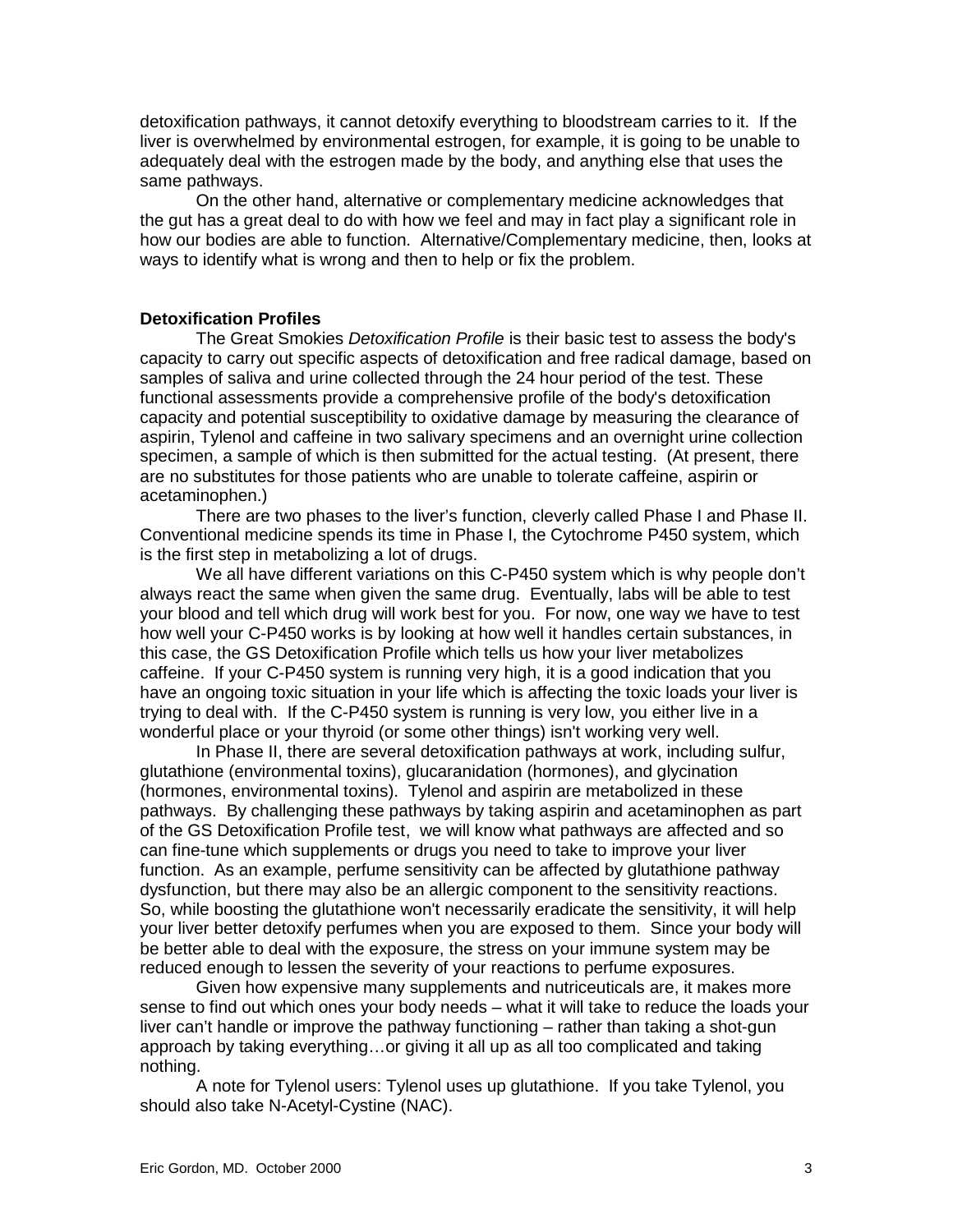## **Elemental Testing**

Great Smokies, Doctors Data, and some other labs can test hair and urine to look the accumulations of metals such as mercury. Dr. Gordon finds that the results of hair analyses are generally too inconclusive to determine the best course of treatment when it comes to mercury toxicity, finding that the provocative urine test gives far better information in this instance. So, rather than order a hair analysis and then a provocative urine test, he goes right to the provocative urine test.

The provocation for mercury is an initial injection of DMPS, administered intravenously, after the bladder has been voided. Urine is then collected in the kit supplied by the lab (Dr. Gordon uses Doctors Data for this test) for the next 6 hours, an aliquot of which is then sent to their lab for processing. The DMPS mobilizes any metals stored in the body's organs and tissue, moving some of the stored metals out into the blood stream where they are then bound and excreted during urination. By looking at the level of the various metals tested for in this challenge, the practitioner can determine the extent of the metal in the body, and how best to treat it (through further DMPS I.V.s, oral medication, binding supplements such as garlic, chlorella or spirulina, or a combination or progression of all three modalities).

# **Mercury Toxicity**

Mercury is a problem in our lives – an airborne pollutant, it is also found in the soil and in water, especially in areas around and downstream from present and former gold and mercury mining operations, making parts of California, including Sonoma and Mendocino Counties, a mercury hazard. Mercury, in the form of thimerosal, has been used as a preservative in vaccines (including flu vaccines). Although the FDA has previously ordered a phase-out of this and other forms of mercury preservatives in vaccines, it has been slow going, and companies have until Spring 2001 to comply.

The reason why amalgam fillings are a problem is that when you properly chew hot food, molecules of the mercury in the amalgam are separated from their base, where they are then swallowed or inhaled as you eat and take breaths while eating. Mercury is found in fluorescent lights, electrical switches and thermometers (including thermostats), in fish, vehicle exhaust, cosmetics, contact lens solution, topical antibiotics and antiseptics, and more. One of the things mercury does is to decrease glutathione, so while mercury levels are high in the body, additional glutathione should be taken to help offset the body's impaired ability to produce its own.

The body will get rid of mercury over time, we just don't know how long. One patient had his amalgams removed 12 years ago and he still tests moderately high in mercury. Others who have had amalgam fillings for decades show no sign of even moderate mercury toxicity, which gets us back to the concept of *biochemical individuality*: some bodies can handle extremely high levels of toxic substances, while others begin to show signs of acute symptoms at a fraction of the supposedly "safe" exposure levels. When testing for "acceptable exposure, public health officials test the people working in highly toxic industries. Since, due to their biochemical individuality, they are able to cope with the high level and so are still working there, they are deemed "healthy" and the levels they are exposed to are deemed "safe." The public health officials don't test those who quit due to ill health after a couple of months, nor the surrounding community who are sick at a fraction of the exposure faced daily and cumulatively by the "healthy" employees.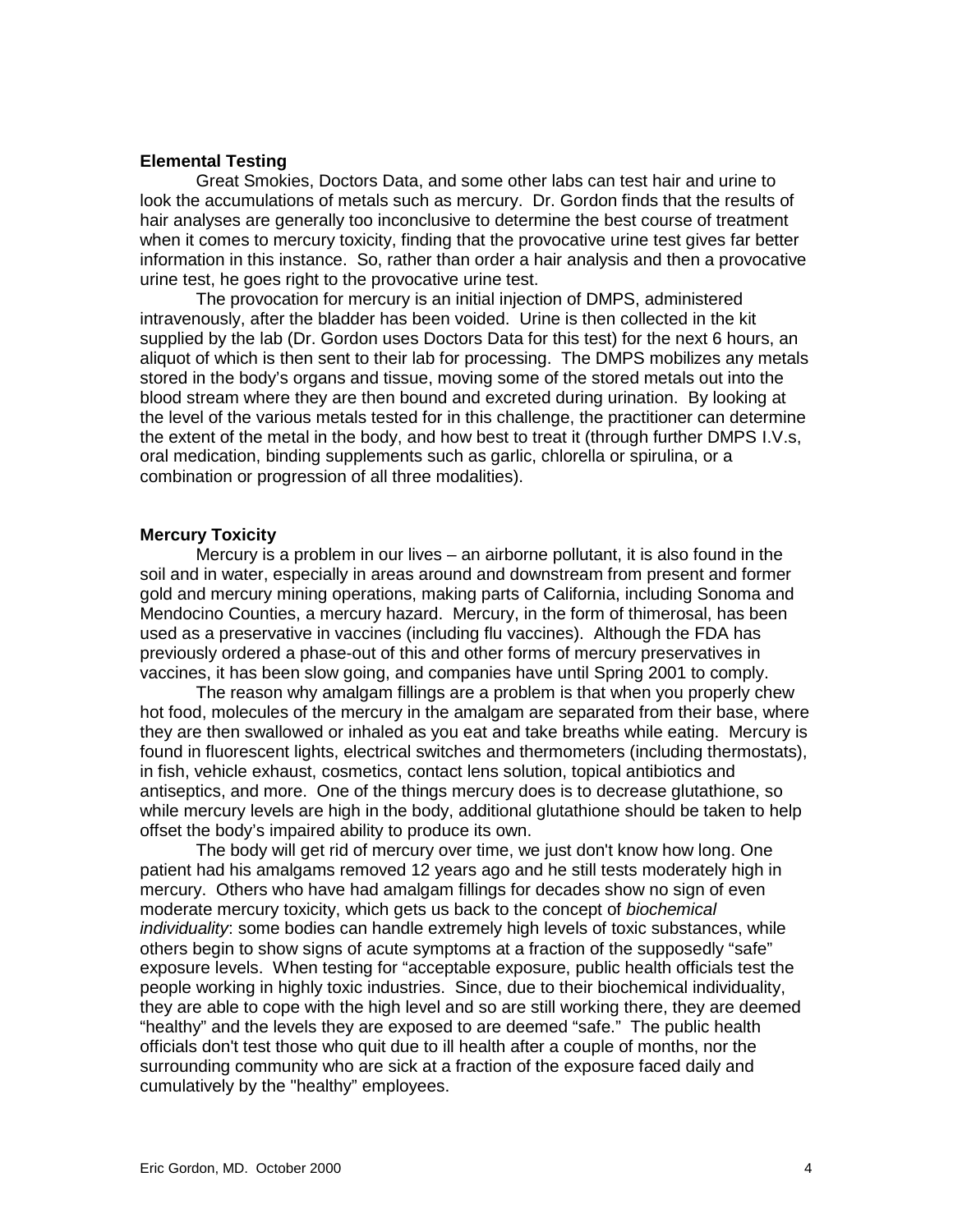On whether amalgams should be removed or not, Dr. Gordon says, "If you had all or the majority of your amalgams put in when you were a child and were healthy till you were 40-50, then, while it's a good idea to get them out, it may not be the top priority, as there are other things to do first." If you decide to have your dentist remove your amalgams, insist that a dental dam be used, which will prevent the volatile mercury from being respired and particulate mercury from being swallowed (the finer the particulates, the more easily they are absorbed in the gastrointestinal tract). To further prevent respiration, by you, the dentist and his or her assistant, they should be using a drill which has a suction tube attached which will suck up the volatiles and particulates and remove them from the environment. In addition, ask to be connected to an oxygen tank so that you can breath a higher concentration of oxygen during the procedure, which will help reduce immune stress.

#### **Pain**

"For pain," Dr. Gordon says, "I like the narcotics - long acting drugs, not short acting things like Vicodan. But you need to find out the pain source and see what can be corrected or stabilized and then see if they still need the pain medication. If they do, fine, but if not, then that's just a few less things they will need to take and spend their money on."

Doctors were trained in the emergency room that "anyone asking for drugs is a *baaad* person. [But] if you want to believe people are drug seekers, then you will find what [you think] you see," Gordon said. "If you don't believe that everyone asking for medication to alleviate severe pain is a drug-seeking addict, then you may see 'drugseeking' individuals occasionally but not nearly as often as you see people whose quality of life is greatly improved by the drugs.

Pain management isn't just a matter of prescribing powerful drugs. "You try to figure out all the pieces and see what works to makes them feel better," Gordon says. With CFS/FM, what works for some patients doesn't work for others, or works at different doses.

He added a caution for those taking Tylenol: Not only does it use up glutathione, requiring NAC supplementation (glutathione is mostly broken down in the intestine before it gets to the liver; taking NAC gets more to the liver where it is needed for detoxification), but for most people, 4 grams of acetaminophen is toxic. If you are taking that much or more each day, you should be investigating alternative pain or headache medications.

### **Web Links**

Eric Gordon, MD www.ericgordonmd.com

Biochemical Individuality www.ericgordonmd.com > Reading

Common Sources of Ethylmercury www.ericgordonmd.com > Medical Information

Great Smokies Diagnostic Laboratory